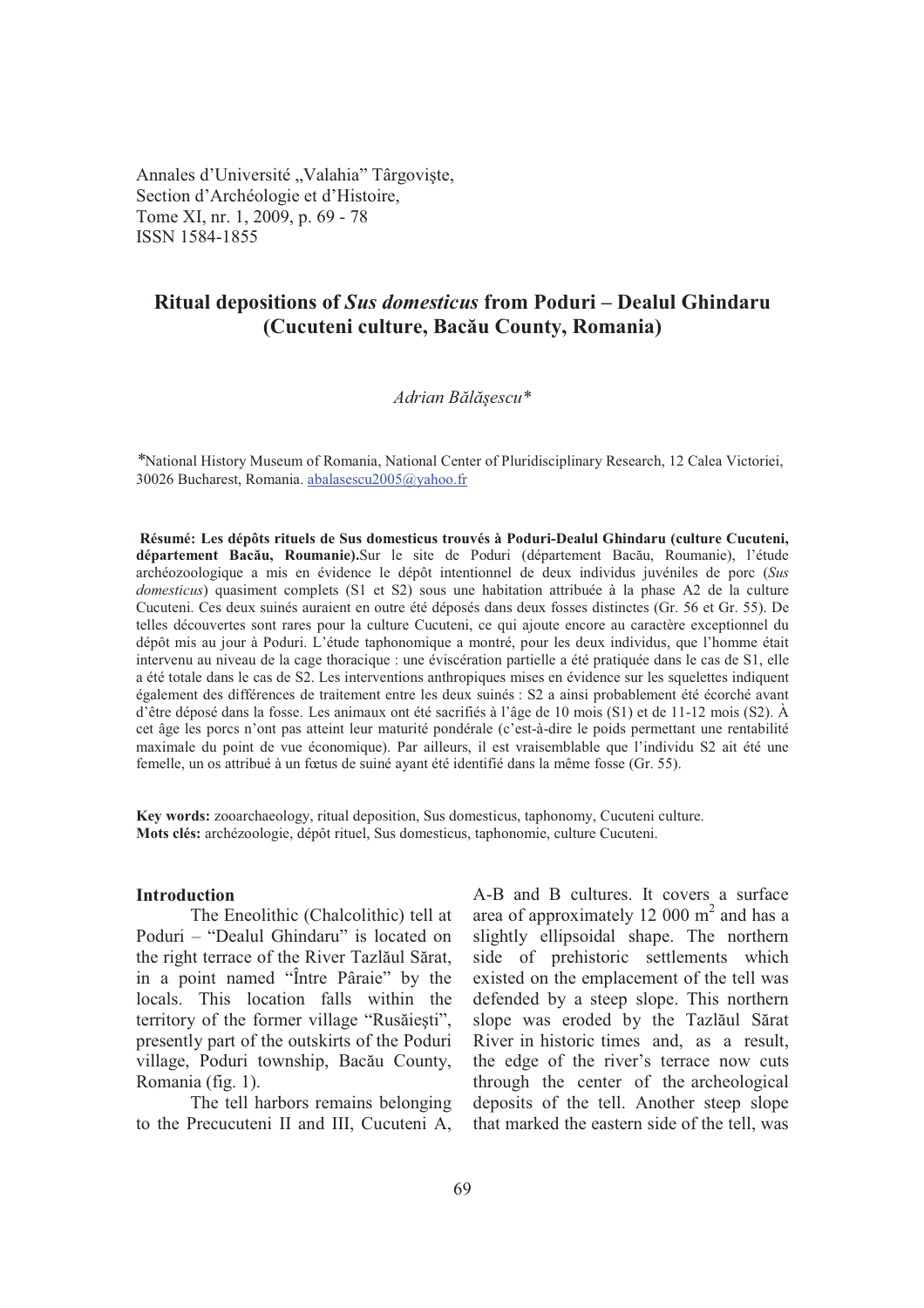leveled by housing development and agriculture (orchards and vineyards). Southward, a smoother, terraced slope descends toward the Pârâul Bisericii stream. Access to the tell was from the northwest and was defended, in prehistoric times, by 1 or 2 ditches. The ditches were

probably abandoned during the Cucuteni period when the settlements extended by more than 200 m on the western side of the tell. The total surface containing vestiges of houses and archeological artifacts is approximately 60 000 – 80 000 m<sup>2</sup> (D. Monah et al., 2001).



Fig. 1 - Geographical position of the Poduri site (Bacău county, Romania).

#### **Archeological situation**

During the summer 2000 archeological campaign we discovered on the floor of a Cucuteni A2 unburned house, two dometic pig (*Sus domesticus*) skeletons. The skeletons were deposited in two separate pits designated as Gr. 56 and Gr. 55 (C. Bem and A. Bălășescu, 2003) and are interpreted by archeologists as representing

ritual depositions in foundation pits of the house (C. Bem, 2007).

Within the same stratigraphic sequence was identified a pit covered by the remains of the same house and containing the remains of a *ca.* 1 year old infant (with the extremities of the limbs and a few ribs missing). This stratigraphic situation suggests that the infant was, along with the two animals, part of a ritual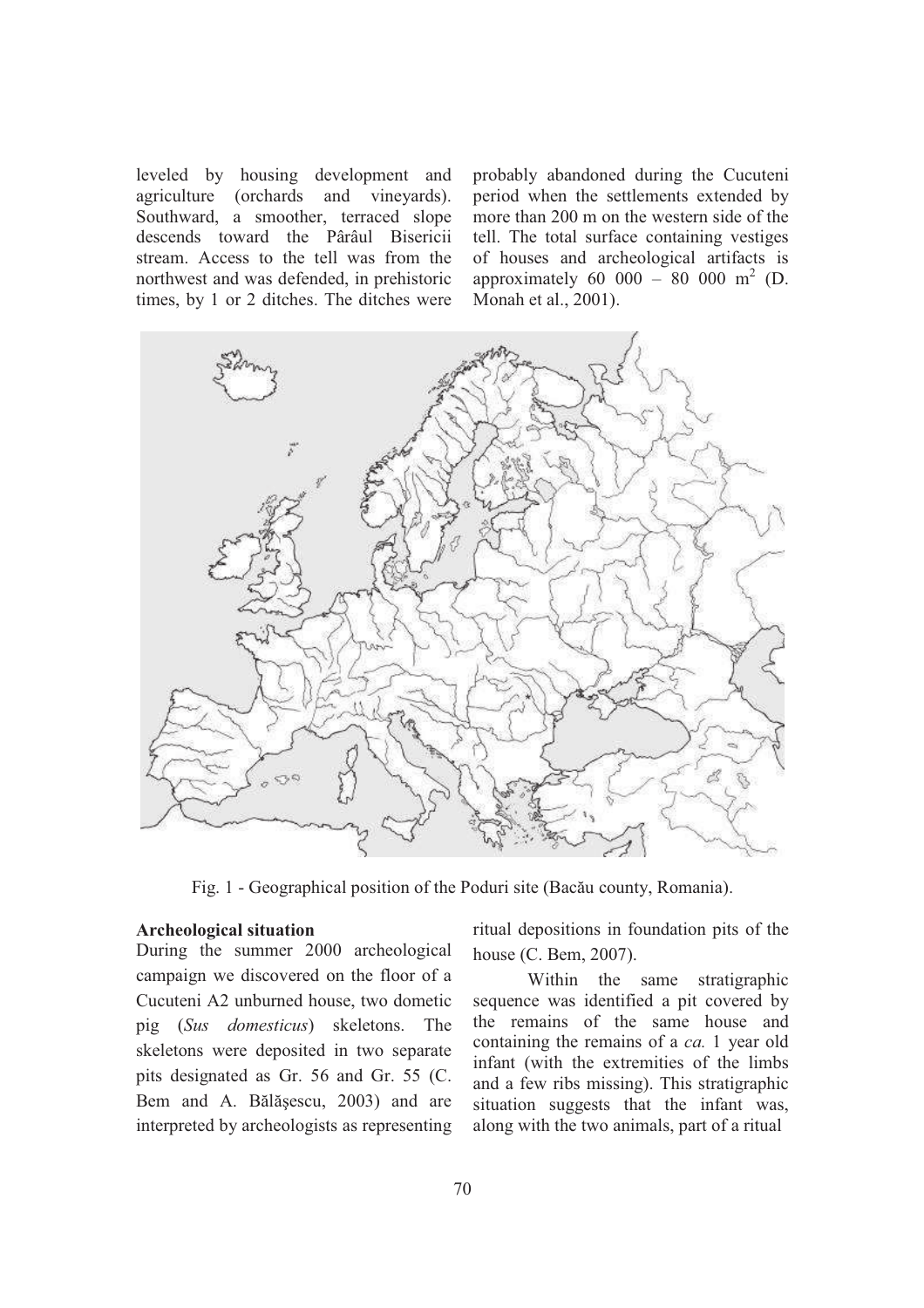

Fig. 2 - Anatomical elements of the *Sus domesticus* skeleton S1 discovered in Gr. 56 (grey) and anthropogenic marks (species description card based on Helmer, 1987).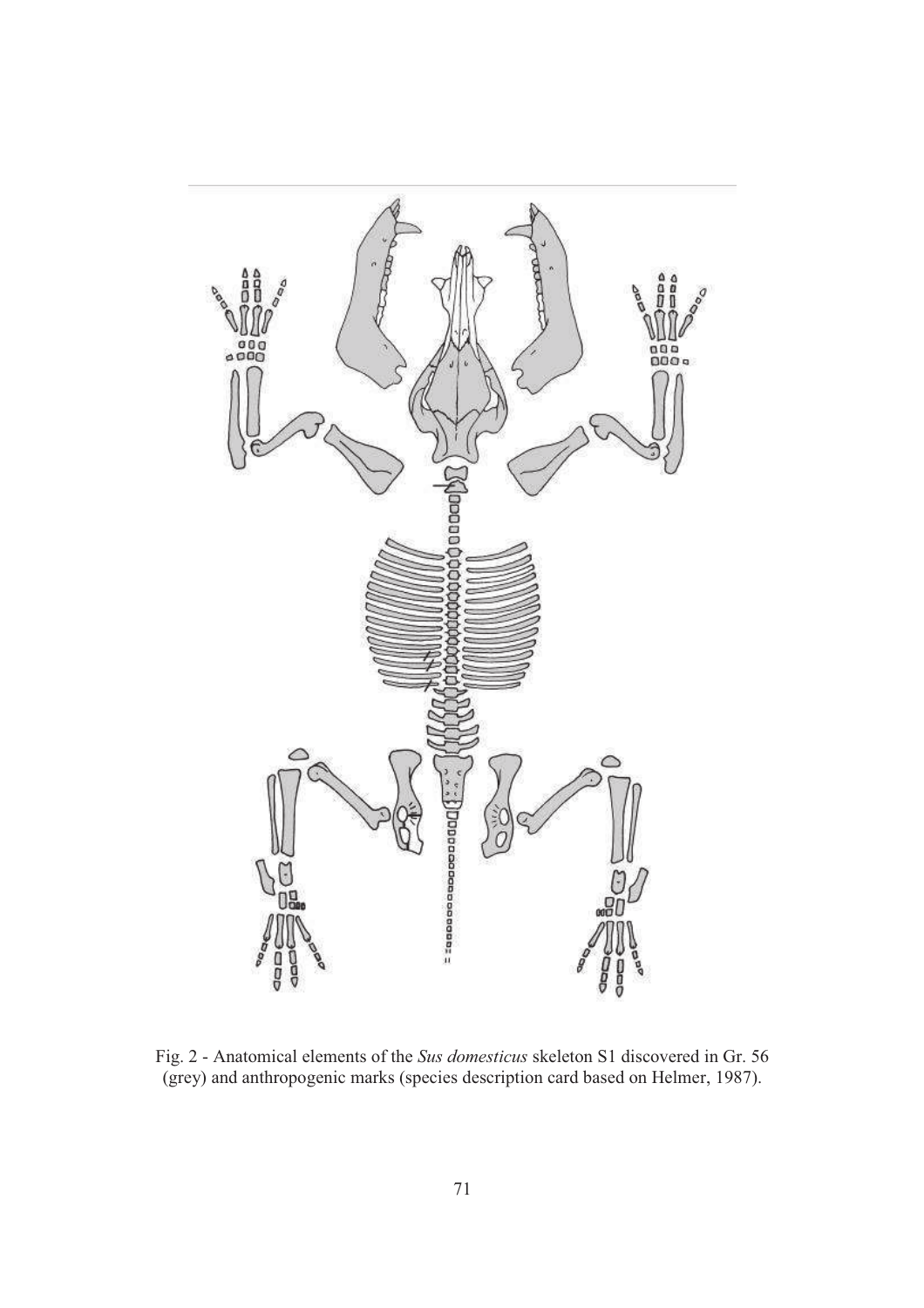deposition for the consecration of the inhabited space (C. Bem, 2007).

Details concerning the dimensions of the pits were not published. The only available information is a statement that "the bones, although complete, are only connected anatomically in small groups, due to the original small size of the pits in which the individuals were crammed" (C. Bem, 2007). It should also be noted that, despite the importance of the faunal material, the content of the two pits containing the pig skeletons was not sieved. This could explain the loss of some of the smaller-sized anatomical elements. The faunal material was analyzed in spring 2001 in the Archaeozoological Laboratory, the National Center of Pluridisciplinary Research from the Romanian National History Museum (Bucharest).

# **Description of the faunal material**

Skeleton no. 1 (S1) was discovered in Gr. 56. It was deposited on a bed of five *Bos taurus*/*Bos primigenius* rib fragments, of which two represent proximal and three represent distal extremities. The relatively large sizes of the five ribs preclude accurate identification of the species: domestic cattle or aurochs.

The majority of the skeletal parts have been recovered for S1. The missing anatomical elements are: a terminal sacral vertebra, caudal vertebrae, right rib III, sternum, left pubis, phalanx 2 of a main digit, four phalanxes 2 and 7 phalanxes 3 from lateral digits (fig. 2).

If the absence of the vertebrae and phalanxes could be explained by loss due to their small size and the lack of sieving of the pit contents, the absence of the pubis and rib may be due to deficient excavation and sampling technique for zooarcheological

material. The sternum was probably still cartilaginous (or at best, in early stages of ossification, judging by the young age of the animal) and, hence, did not preserve.

The cranial skeleton is relatively complete (there are cracks at the premaxillaries). The skull shape is comparable to that of primitive pig species. The inferred length of the snout is similar to that of wild pig. However, the shape of the lacrimal bone (square rather than elongated), the profile of the forehead (convex rather than straight) and the angle between the parietals and the occipital bone, all reminiscent of domestic pigs, led us to assign this individual to the domestic species (*Sus domesticus*) (fig. 3)

The age of S1 was estimated based on the mandible dentition (dental eruption and wear). Presence of  $P_1$ ,  $dP_2$ ,  $dP_4$ ,  $M_1$ , as well as an erupting  $M_2$ , indicate an age of around 7-8 months (according to P. Rowley-Conwy, 1993) or 8-10 months (according to M-P. Horard Herbin, 1997); on the other hand, according to S. Hilson  $(2005)$ , M<sub>2</sub> erupts between 7 and 13 months after  $M_1$  (depending on the maturity type of the species). These show the uncertainties of age estimation based on dentition. However, considering that this Eneolithic individual belonged to the domestic species, we can relatively safely assume a late, or at least medium, maturity type. This would suggest an eruption age for  $M<sub>2</sub>$  of around 13 months (late maturity type) or 10 months (medium maturity type). The latter age seems to be better supported by the incomplete eruption of  $M_2$ , which had only broken through the mandibular edge, and by the stage of primary wear of  $M_1$  (fig. 4).

The axial skeleton is represented by 30 vertebrae: 7 cervical vertebrae (atlas, axis and 5 cervicals), 14 thoracic vertebrae, 5 lumbar vertebrae and 4 sacrals. The greatest majority of appendicular skeleton bones are present.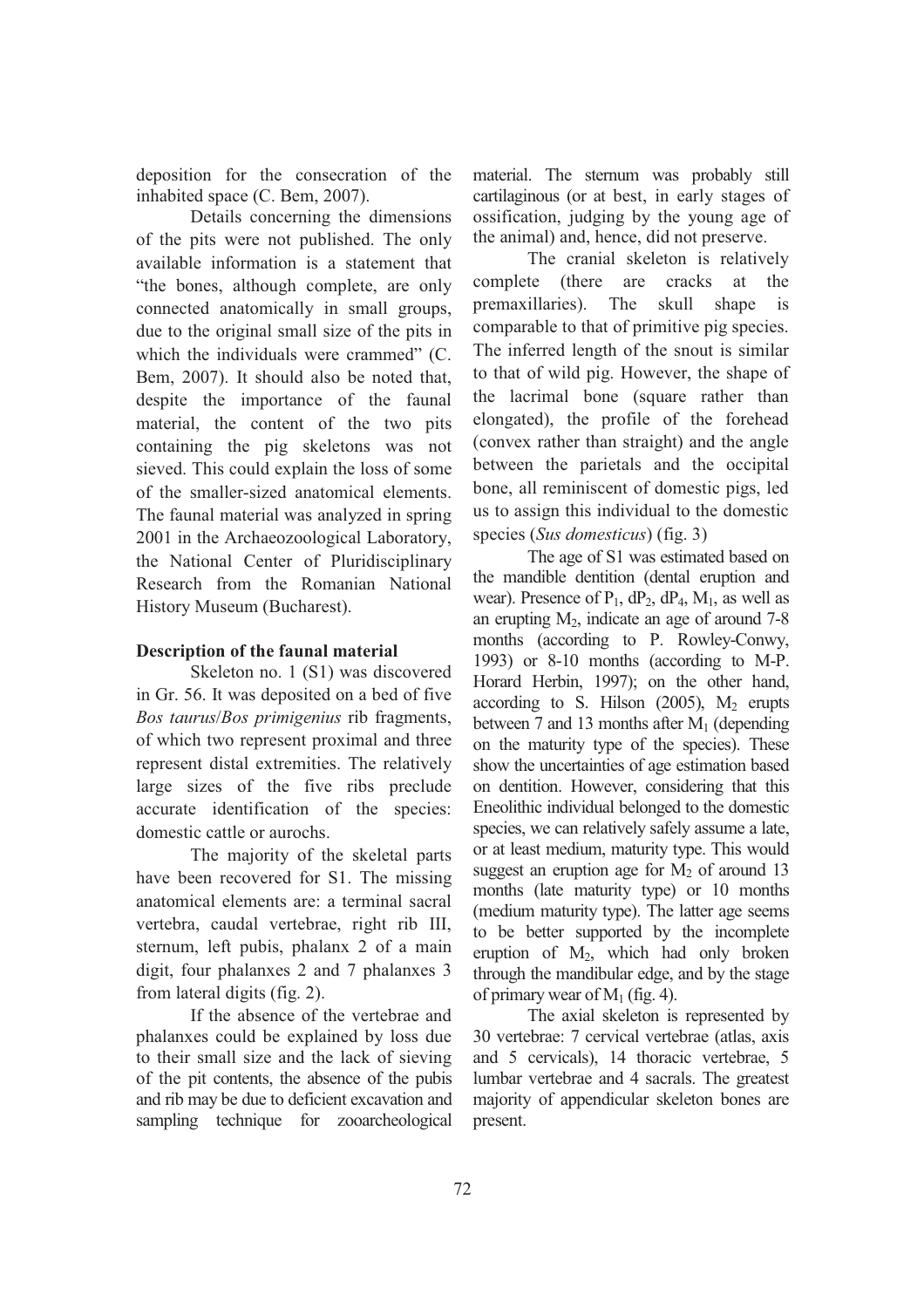

Fig. 6 - Anatomical elements of the *Sus domesticus* skeleton S2 discovered in Gr. 55 (grey) and anthropogenic marks (species description card based on Helmer, 1987).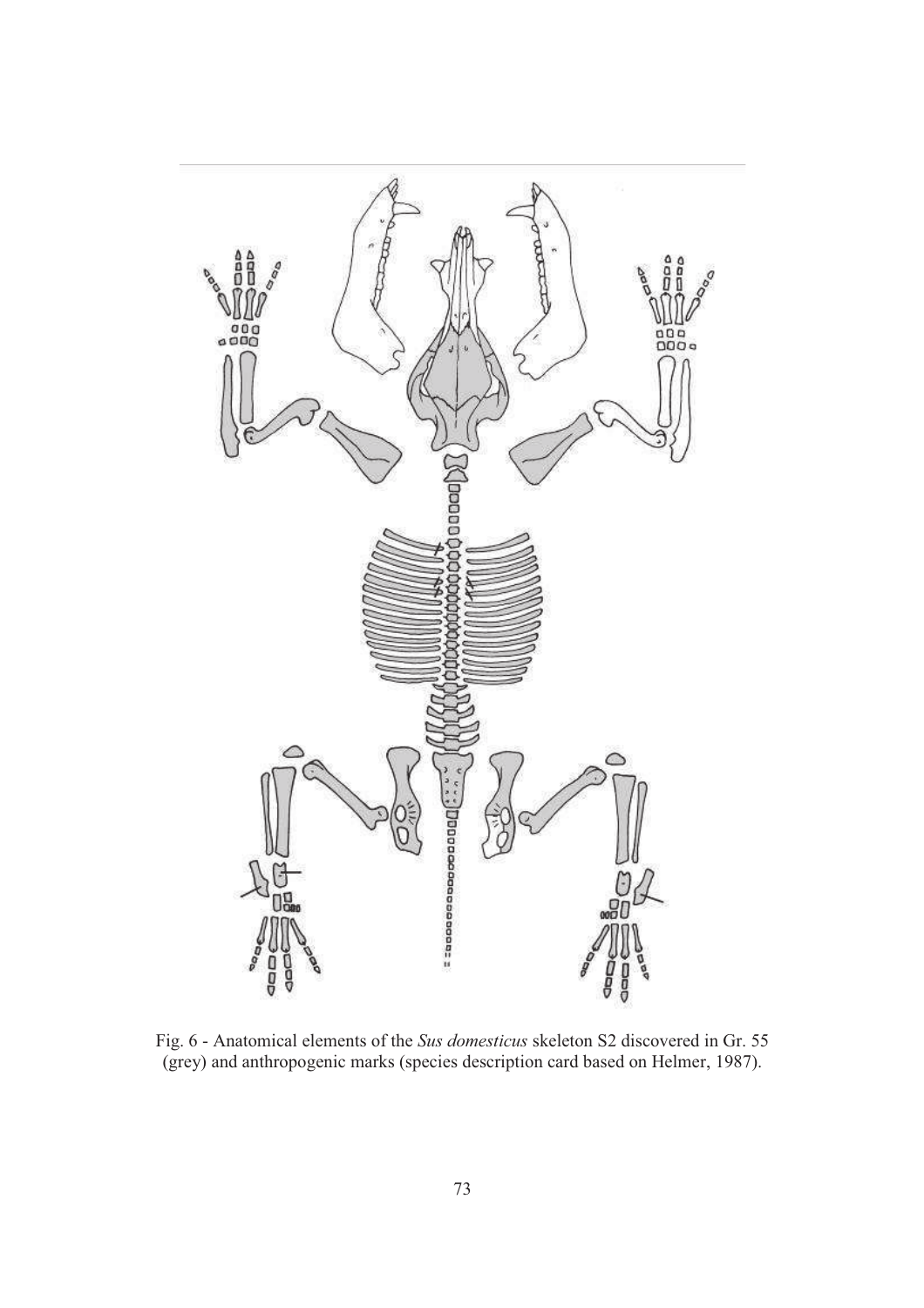The bones have unfused epiphyses, which corroborates our interpretation of a juvenile individual (V. Forest, 1997) and the inferred dental age. Epiphyses generally fuse at around one year (12 months) of age in *Sus domesticus*, staring with the proximal radius and the acetabular socket of the coxae (E. Schmidt, 1972).

Taphonomic study of S1 produced interesting observations regarding intentional human interventions. Fine to semi-coarse cut marks made by a stone implement are present on the axis, on the left side. These are interpreted as indications of the way the animal was sacrificed, showing that the animal's neck was sliced, thus sectioning the respiratory tract and major blood vessels (carotid and jugular), an operation still practiced today in rural communities. Also, at the level of left ribs 11, 12 and 14 we noted cut marks on the inner side of the dorsal third/quarter, which could have been produced while an organ was being pulled out of the rib cage (fig. 5). Based on these observations we hypothesize that the animal was killed by slicing its neck and then it was eviscerated (partially or, possibly, totally) at the level of the rib cage, before being deposited in the ritual foundation pit of the Cucuteni A2 house.

Skeleton no. 2 (S2) from Poduri was discovered in Gr. 55 and, like S1, is not complete (figure 6).

The skull is broken at the snout which makes it difficult to reconstruct its shape. However, close similarity of most anatomical features with those of S1 supports assignment to the domestic species. The mandible is missing, therefore the age at which the animal was sacrificed was determined using dental eruption and wear of the upper maxillary with the following dental formula: dP4, M1 and M2 still erupting. As noted previously, dental age estimates vary within wide limits between different authors and as a function

the maturity type of a given species. Thus, we can infer have an age of 9-10 months (according to P. Rowley-Conwy, 1993); or 10-12 months (according to M.-P. Horard Herbin, 1997); or between 10 and 13 months (according to S. Hilsson, 2005). Supporting an older age of S2 as compared to S1 is the fact that in S2 a quarter of  $M<sup>2</sup>$ is erupted whereas in  $S1$ ,  $M^2$  is just breaking through the alveolus of the maxillary bone. Consequently, we propose a difference in age between the two individuals of only 1-2 months and therefore an age of 11-12 months for S2 (figure 7 and 8).

The axial skeleton of S2, with 33 vertebrae, is much better represented than that of S1; we have identified: 7 cervical vertebrae, 14 thoracic vertebrae, 5 lumbar vertebrae, 5 sacral vertebrae and 2 caudal vertebrae. The sternum is missing for reasons previously noted.

The majority of appendicular skeleton elements are present for the left anterior leg and both posterior legs. The right anterior leg is represented only by a scapula; it is difficult to ascertain whether this leg was cut in ancient times or it was not collected during excavation. In any instance, the right scapula bears no marks that could have pointed to cutting of the leg at that level. The absence of a pubis is also noted for the right posterior legs.The unfused epiphyses of all the bones of skeleton S2 argue for an age no older than 12 months. Biometrically, the long bones of S2 are slightly larger than those of S1, which could be used as an argument for an older age for S2 as compared to S1 (fig. 9).

Taphonomically, S2 exhibits more human intervention marks than S1. Such marks were identified on the ends of ribs 4 and 5 from both sides of the body, as cracks made with a hard object (possibly an axe) or by a human trying to tear them from inside out). The position of the cracks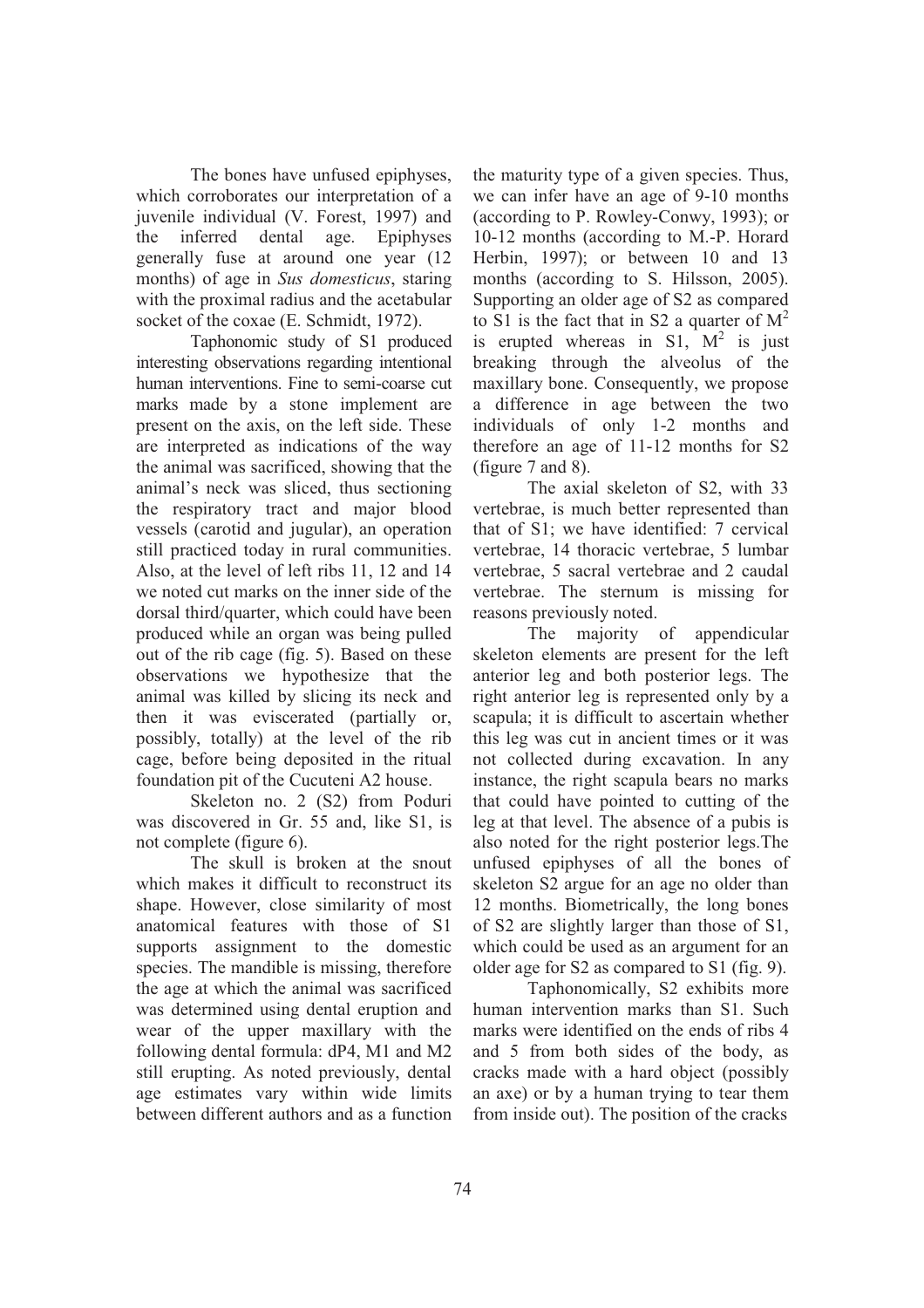



Fig. 3 - Mandible and skull (left) and skull (right) of the *Sus domesticus* S1 discovered in G56 at Poduri.



Fig. 4 - Skull in norma basilaris (left) and mandible (right) of *Sus domesticus* S1, showing dentition used in age estimation.





Fig. 5 - Human cut marks at the level of the axis (left) and the left ribs (details) 11, 12 and 14 (right).





Fig. 7 - Skull of *Sus domesticus* S2 from Gr. 55; left – norma lateralis left, right – norma lateralis right.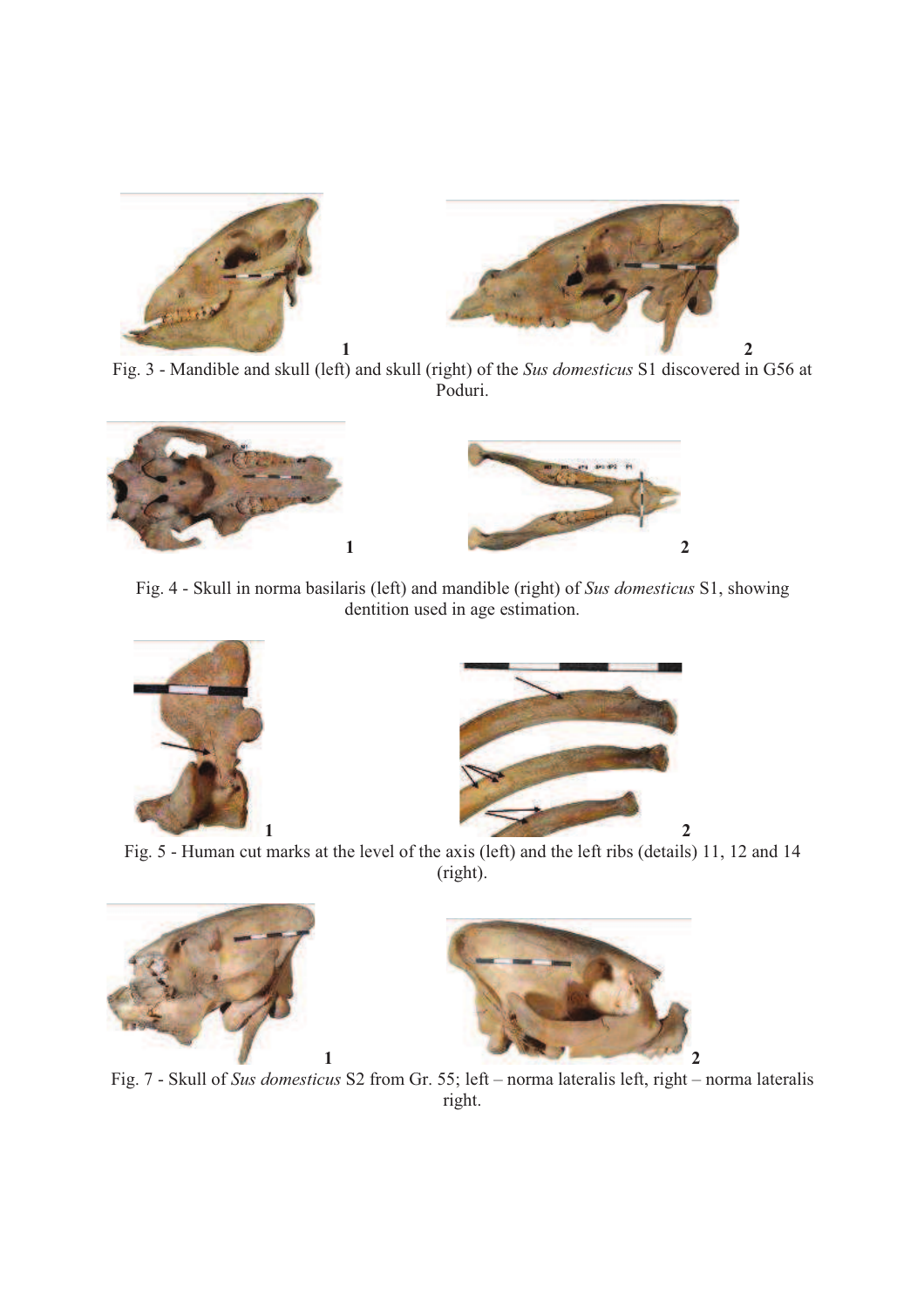

Fig. 8 - Comparison between *Sus domesticus* maxillary dentition of S2 (left) and S1 (right); in S2, M2 had already erupted through the maxillary edge, while in S1, this tooth was just breaking the bone.



Fig. 9 - Comparison between anatomical elements: humerus, radius, ulna and femurs (left S1 to right S2).



Fig. 10 - Human cut marks on ribs 4 and 5 (left) and rib 1 (right).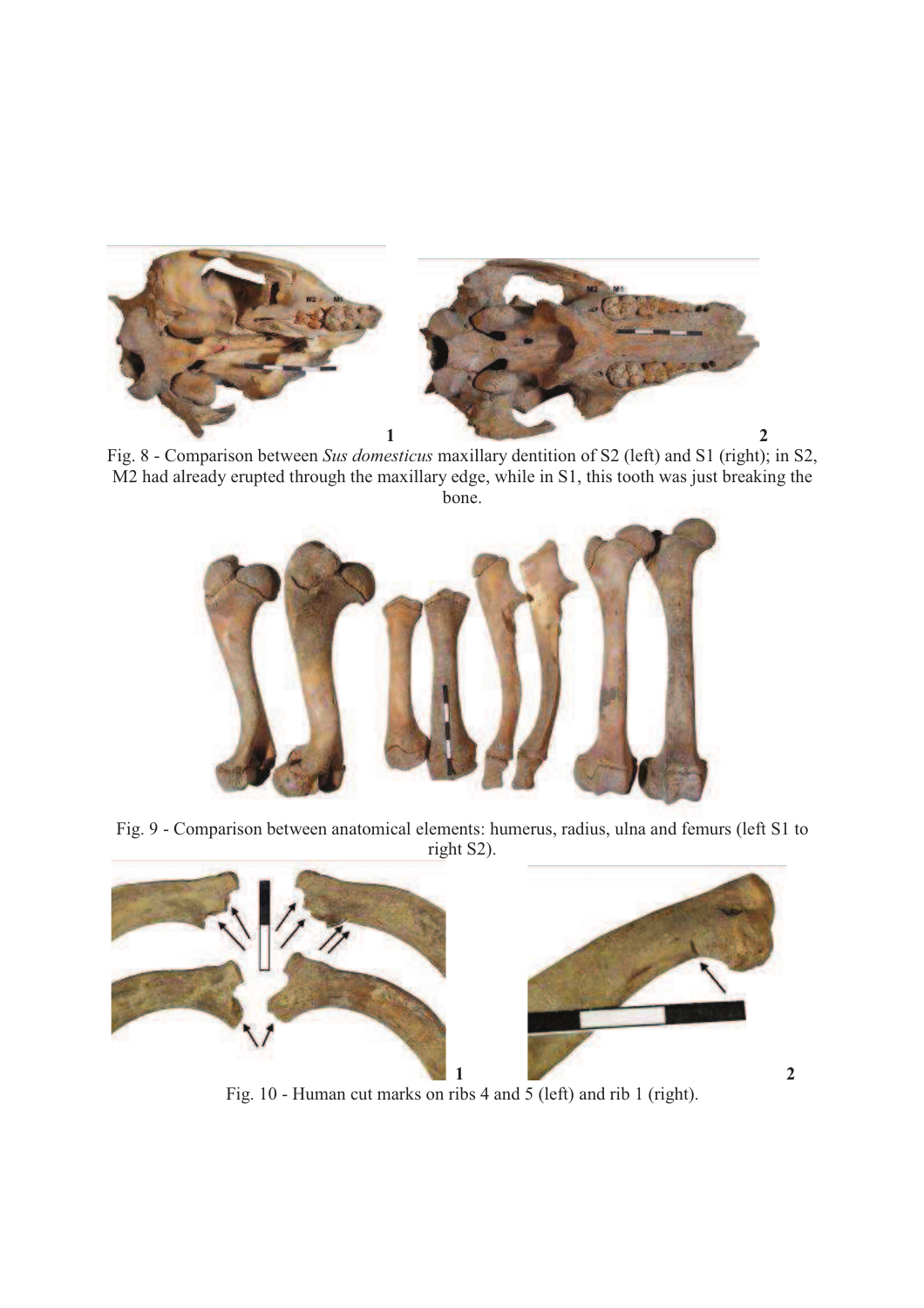

Fig.11 - Human cut marks on the calcaneus (left and right) and the left astragalus (middle).



Fig. 12 - Right humerus of a pig foetus (from left to right): norma dorsalis, norma medialis, norma ventralis and norma lateralis.



Fig. 13 - *Alces alces* – left antler found at Poduri (norma dorsalis in left side et norma basilaris in right side).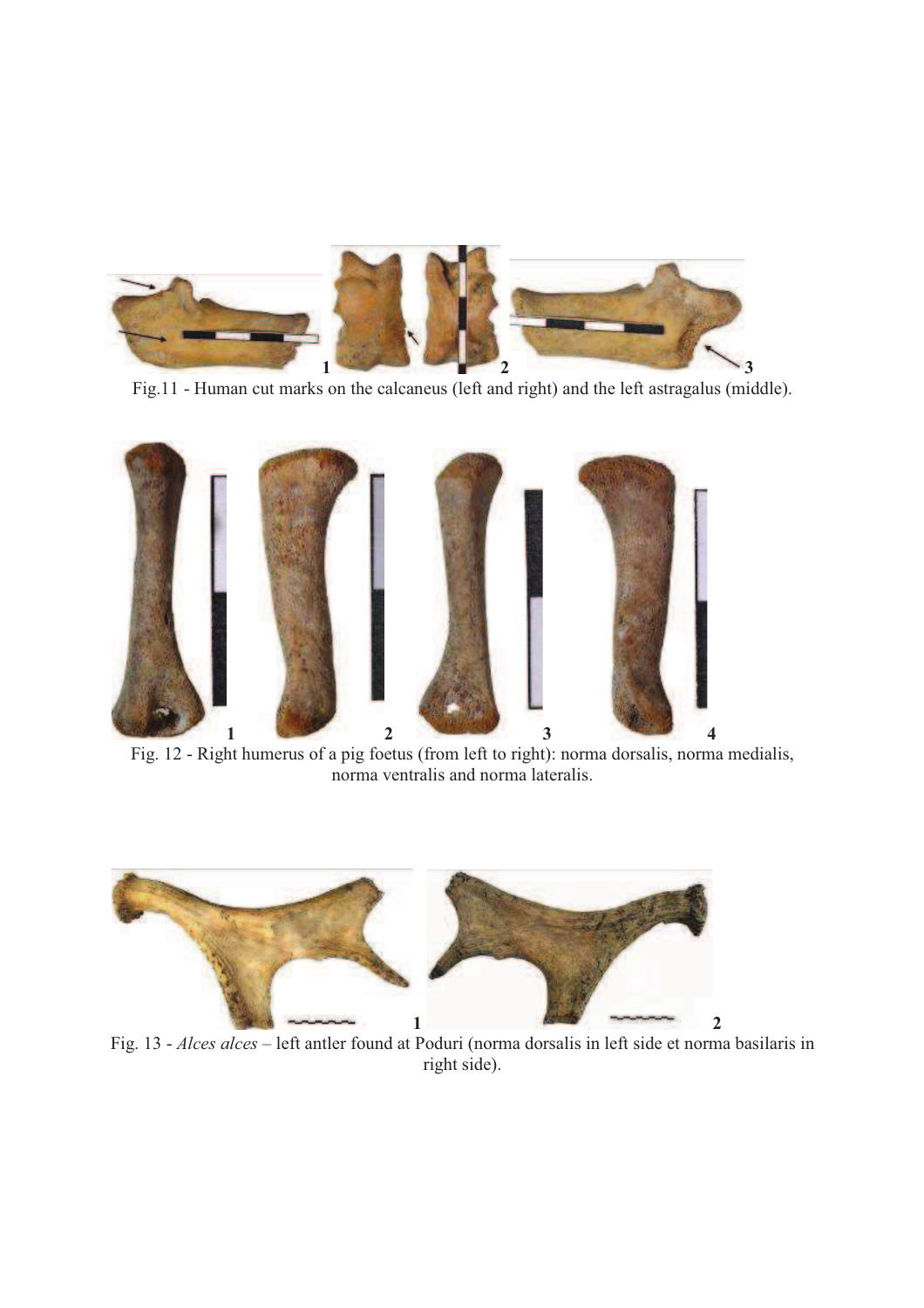indicates that they were made from the inside of the rib cage and, therefore, after the animal was eviscerated (figure 10). The proximal part of rib 1 (body side identified), also bears a cut mark made from the inside of the animal (fig. 10).

Numerous cut marks are present on the tarsal bones, especially on the calcaneus and astragalus (only the left one). However, since the skeleton was not found in anatomical connection, the scope of these cut marks is difficult to determine. Nevertheless, they may have resulted from deep cuts of the skin, which is quite tough at this place; it is also possible that the animal was skinned or butchered prior to being deposited in the pit (fig. 11).

Interestingly, the remains of a pig foetus (a right humerus, greatest length  $= 25.8$ mm; figure 12) accompanied the pig skeleton in the pit Gr. 55 (W. Prummel 1987b). This could indicate that the animal was pregnant when it was sacrificed. *Sus domesticus* females are known to be reproductively mature at an age as early as 8 months (M. Udrescu et all., 1999).

In conclusion, the animal represented by skeleton S2 was a female that was completely eviscerated at the level of the rib cage and skinned and butchered at the level of the posterior legs.

\*

The species identification of the two skeletons is supported by fossil DNA analysis performed by Greger Larson (Oxford University) in 2006 within the project "*The bioarchaeology of pig domestication and husbandry: its role in the biological, economic and social development of complex human society"* led by Keith Dobney (University of Durham). The genetic signature of the two pig individuals from which tooth remains have been analyzed (inferior premolar for

S1 and superior premolar for S2) ascribes them to the Asiatic pig haplotype.

Recent paleogenetic studies (G. Larson et all., 2007) show that wild boar domestication centers that appeared in Europe during the Eneolithic produced a European domestic pig that was genetically different from the Asiatic domestic pig brought on Romanian territory from the Near East by the first early Neolithic communities. There is the possibility to find such domestication centers in Romania (in the South). Their presence, proved by paleogenetic studies, would have been extremely difficult to ascertain using classic archaeozoological methods.

# **Discussion**

The spirituality of the Cucuteni communities was complex, as demonstrated, among others, by documented instances of ritual deposition of various items, such as parts of animals and humans (studied as bones), pots and tools. These are found buried beneath the floors of houses and their means was probably to consecrate the space inhabited by the family.

Excavations in the Cucuteni settlement at Poduri have led to several other discoveries of animal remains within ritual contexts. Particularly meaningful is the excavation, in 2001, of a shallow pit (25 cm deep and 95 cm in diameter) beneath the floor of a burned dwelling, that yielded a series of animal remains – a fragment of an elk antler (*Alces alces*) (figure 13) and fragments of a juvenile pig skeleton (six skull fragments, right scapula, right tibia, a left coxal fragment, a phalanx, three cervical vertebrae and a thoracic vertebra). These accompanied human remains – a foot in anatomical connection (tarsals, metatarsals and phalanxes), a radius and a rib –, as well as several small-sized ceramic fragments. According to the archaeologist in charge of the excavation, the association of the human remains with animal remains, with the same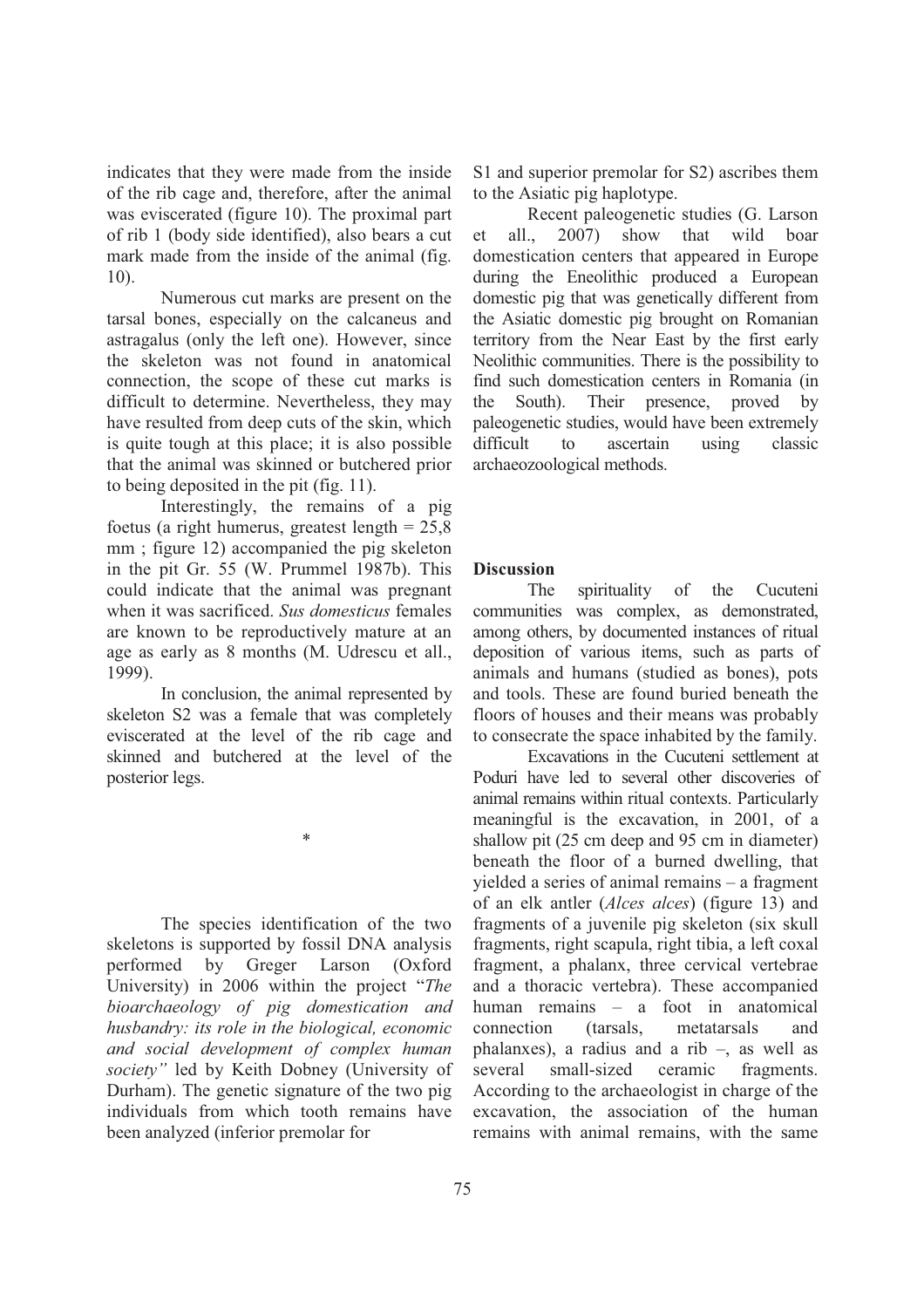aim of ritually consecrating the inhabited space, cannot be excluded (C. Bem, 2007). Thus, the occurrence reported here is the second instance of association of human and animal remains, in a ritual Cucuteni context, at Poduri.

Another example is that of a dog skeleton deposited in a foundation pit located under a dwelling, in the Cucuteni settlement at Draguseni (Al. Bolomey and G. El Susi, 2000). At Veselyi Kut, another Cucuteni (A-B) settlement on Ukrainian territory, sheep depositions have been reported beneath the floors of some dwellings (E. Tvec, 1996).

Thus, although relatively rare, the deposition of animal remains found in anatomical connection or not, is nevertheless documented in the Cucuteni-Tripolie areal; the scope of such depositions is thought to have been to the ritual consecration of the inhabited space. We note in these depositions the predominance of domestic animals remains (pig, dog, sheep, domestic cattle). Wild animals are poorly represented - a shed antler of elk (probably collected in the vicinity of the settlement), a species of low occurrence in Neo-Eneolithic faunal spectra (S. Haimovici, 1968 a and b; A. Bălășescu et all., 2005).

The overall low number of ritual deposition findings could be a result of the low number of archaeozoologists involved in the study of Cucuteni sites and of a general lack of interest of archaeologists in the study of paleofaunas and in their paleoeconomic and cultural implications.

### **Conclusions**

Two juvenile individuals of *Sus domesticus* are described from intentional deposition structures excavated beneath the floor of a Cucuteni A2 dwelling from the Poduri – Dealul Ghindaru settlement. Evidence for intentional deposition is a rare occurrence in the Cucuteni areal, hence the importance of

the finding. The animals were sacrificed at ages of approximately 10 months (S1) and 11- 12 months (S2), at which they had not reached mature weight. One of the individuals (S2) was probably a female, as suggested by the finding of a pig foetus bone in the same complex Gr. 55.

Taphonomic study points to human interventions at the level of the rib cage – at least partial evisceration in the case of S1 and total evisceration for S2. Intentional human marks also indicate differences in the treatment of the two individuals, suggesting that S2 was skinned before deposition in the pit. It is worth mentioning that both animals, although probably cut into large pieces in order to fit the relatively small pits, were not fleshed prior to being deposited, as indicated by the absence of butchering marks. This observation opens an interesting perspective on the flourishing economy of the Cucuteni community at Poduri, by indicating that the community (or maybe even an individual family) could afford to sacrifice and deposit two complete *Sus domesticus* individuals of about 40-60 kg each (J.-D. Vign, 1991). In the faunal spectrum of the Cucuteni A2 level at Poduri, the pig ranks third in terms of NR  $(15%)$  and as NMI  $(17%)$ ; however, we have reasons to believe that from an economic viewpoint pigs ranked second only to cattle (A. Bălășescu, unpublished).

#### **Acknowledgements**

At the moment of the findings discussed here, the archaeological research at Poduri was led by Dr. Dan Monah (Institute of Archaeology of the Romanian Academy, Iași branch), who is thanked for permission to publish this study. We are grateful to the Foundation for the Third Millennium, headed by dr. Romeo Dumitrescu, which supported financially the excavations. We are indebted to Keith Dobney (University of Durham) for sharing the results of DNA analyses of the pig remains. We also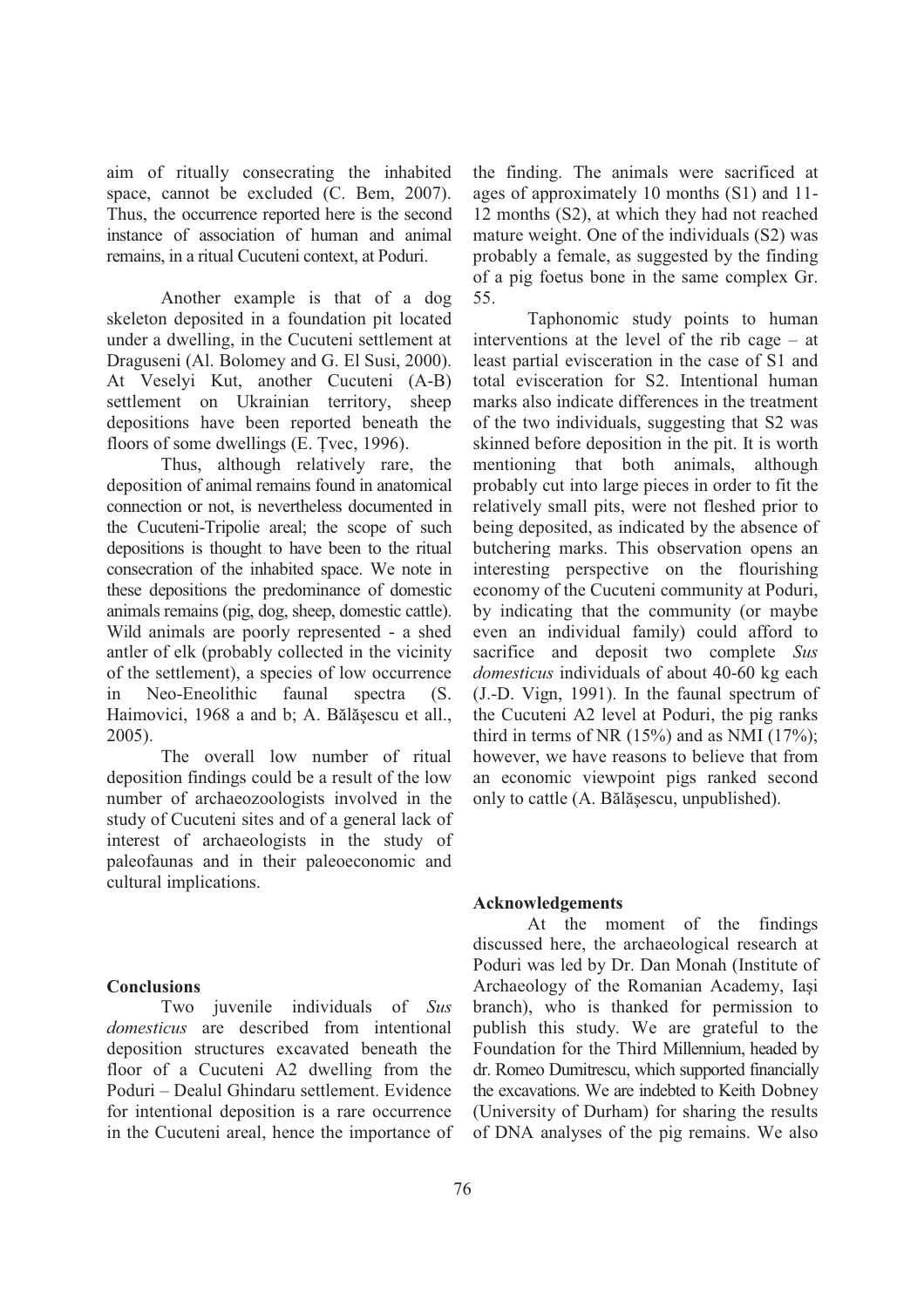thank our colleagues, dr. Cătălin Bem and dr. Dragomir Popovici (Romanian National Museum of History, Bucharest) for support and help in understanding the Cucuteni phenomenon.

# **BIBLIOGRAPHY**

Bălășescu A., Radu V., Moise D., 2005, *Omul i mediul animal între mileniile VII-IV î.e.n. la Dunrea de Jos***,** Biblioteca Muzeului Național, Seria Cercetări Pluridisciplinare, 11, București, Editura Cetatea de Scaun, 404 p, ISBN 973-7925-41-6.

Bem C., 2007, *Traian Dealul Fântânilor. Fenomenul Cucuteni A-B***,** Monografii V, Muzeul National de Istorie a României, Bucuresti, Editura Cetatea de Scaun, p. 286 and 433 fig.

Bem C., Bălășescu A., 2003, Depuneri *rituale de Sus domesticus în staiunea cucutenian de la Poduri (jud. Bacu),* Paper presented to the session of Piatra Neamt History Museum, November 2003.

Bolomey Al.., El Susi G., 2000, *The animals*, in Marinescu Bîlcu S. and Bolomey Al., *Drgu-eni. A Cucutenian community***,** Editura Enciclopedică, București, Wasmuth Verlag, Tübingen, p. 159-177.

Forest V., 1997, *Données biologiques et données zootechniques anciennes. Essai de mise en équivalence,* Revue de Médecine Vétérinaire, t. 148, nr. 12, p. 951-958.

Haimovici S., 1968a**,** *Unele observaii privind elanul (Alces alces L.) în Holocen pe teritoriul României,*  Natura (s. Biologie), t. 20, nr. 1, p. 80-81.

Haimovici S., 1968b, *Sur la répartition et sur certains caractères morphologiques de l`élan (Alces alces) de l`holocène roumain,* Travaux du Muséum d`Histoire Naturelle "Grigore Antipa", Bucarest, t. 8, p. 591-600.

Helmer D., 1987, *Fiches descriptives pour les relevés d'ensembles osseux animaux,* in *Fiches d'ostéologie animale pour l'archéologie***,**  Serie B - **Mammifères**, Sophia-Antipolis, CNRS, 10 p.

Hillson S., 2005, *Teeth***,** Second edition, Series: *Cambridge Manuals in Archaeology*, XIV p. and 373 p.

Horard Herbin M.-P., 1997, *Le village celtique des Arènes à Levroux. L'élevage et les productions animales dans l'économie de la fin du second Age du Fer*, 12-eme supplément à la Revue du Centre de la France, Levroux 4, 207 p.

Larson G., Albarella U., Dobney K., Rowley-Conwy P., Schibler J., Tresset A., Vigne J.- D., Edwards C., Schlumbaum A., Dinu Al., Bălășescu A., Dolman G., Tagliacozzo A., Manaseryan N., Miracle P., Van Wijngaarden-Bakker L., Masseti M., Bradley D. G., Cooper A., 2007, *Ancient DNA, pig domestication, and the spread of the Neolithic into Europe,* Proceeding of the National Academy of Sciences of the United States of America (PNAS), vol. 104, nr. 39, p. 15276–15281.

Monah D., Popovici D., Dumitroaia Gh., Monah F., Lupașcu Gh., Cotiugă V., Bem C., Bălășescu A., Moise D., Radu V., Sorloaica N., 2001, *Poduri, com. Poduri, jud. Bacu,* Cronica Cercetărilor Arheologice 2000, p. 190-198.

vec E., 1996, *Structure of the Eastern-Tripolye culture,* in *Cucuteni aujourd'hui,* Biblioteca Memoriae Antiquitatis*,* vol. II, Piatra Neamt, p. 89-113.

 Prummel W., 1987, *Atlas for the identification of foetal skeletal elements of cattle, horse, sheep and pig,* Part 2, *Archaeozoologia***,** t. 1, nr. 2, p. 11-41.

 Vigne J.-D., 1991, *The meat and offal weight (MOW) method and the relative proportion of ovicaprines in some ancient meat diets of the north-western Mediterranean,* Rivista di Studi Liguri, A., vol. LVII, nr. 1-4, p. 21-47.

 Rowley-Conwy P., 1993, *Season and reason: the case for a regional interpretation of Mesolithic settlement patterns,* in Peterkin G. L., Bricker H. & Mellars P. (eds), *Hunting and animal exploitation in the later Paleolithic and Mesolithic Eurasia,* Archaeological Papers of the American Anthropological Association, vol. 4, p. 179-188.